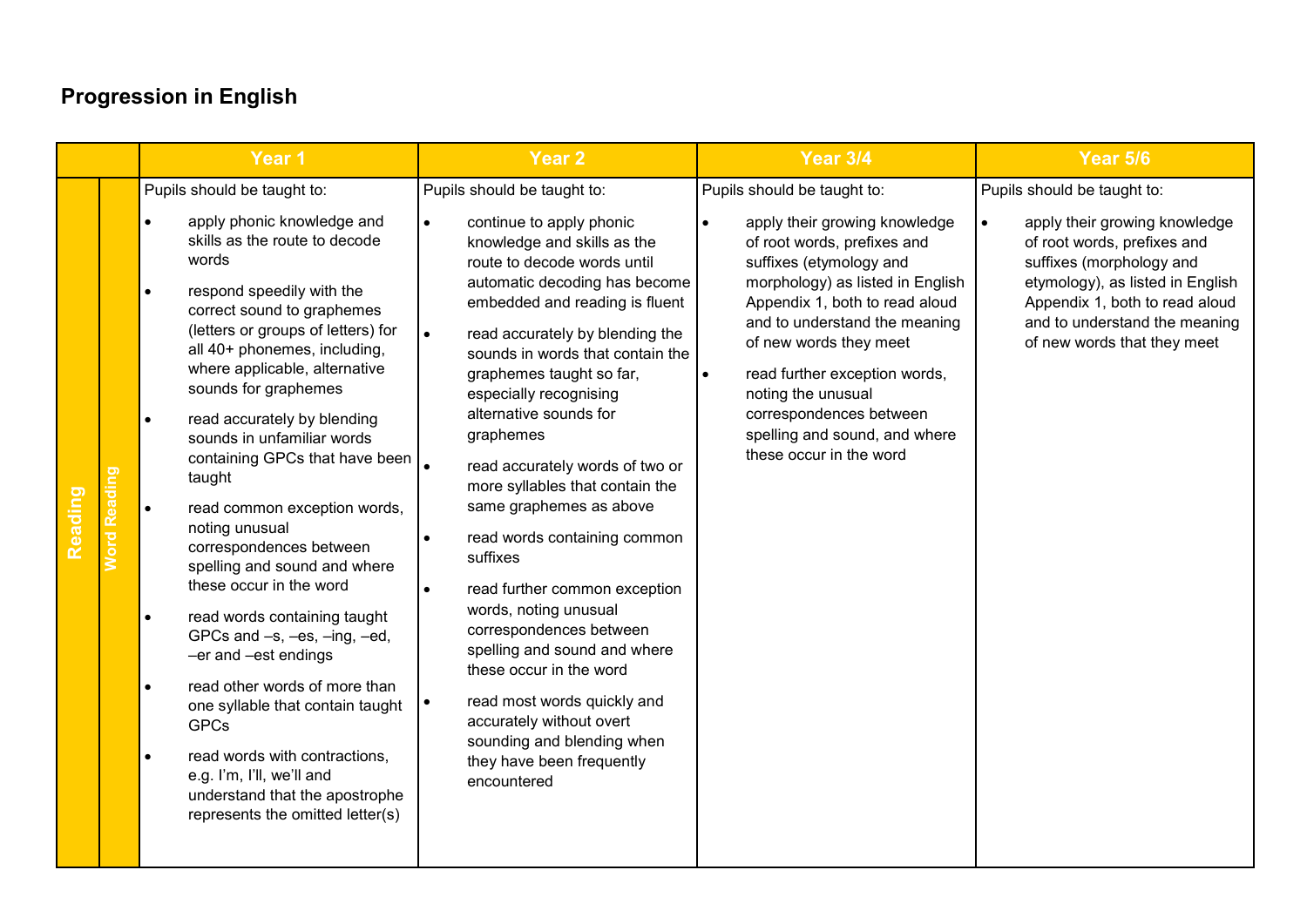|         |                                  | Year 1                                                                                                                                                                                                                                                                                                                                                                                                                                                                                                                                                                                                                  | <b>Year 2</b>                                                                                                                                                                                                                                                                                                                                                                                                                                                                                                                                                                | <b>Year 3/4</b>                                                                                                                                                                                                                                                                                                                                                                                                                                                                                                                                                                                                        | <b>Year 5/6</b>                                                                                                                                                                                                                                                                                                                                                                                                                                                                                                                                                                                                                    |
|---------|----------------------------------|-------------------------------------------------------------------------------------------------------------------------------------------------------------------------------------------------------------------------------------------------------------------------------------------------------------------------------------------------------------------------------------------------------------------------------------------------------------------------------------------------------------------------------------------------------------------------------------------------------------------------|------------------------------------------------------------------------------------------------------------------------------------------------------------------------------------------------------------------------------------------------------------------------------------------------------------------------------------------------------------------------------------------------------------------------------------------------------------------------------------------------------------------------------------------------------------------------------|------------------------------------------------------------------------------------------------------------------------------------------------------------------------------------------------------------------------------------------------------------------------------------------------------------------------------------------------------------------------------------------------------------------------------------------------------------------------------------------------------------------------------------------------------------------------------------------------------------------------|------------------------------------------------------------------------------------------------------------------------------------------------------------------------------------------------------------------------------------------------------------------------------------------------------------------------------------------------------------------------------------------------------------------------------------------------------------------------------------------------------------------------------------------------------------------------------------------------------------------------------------|
|         | <b>Reading continued</b><br>Word | read aloud accurately books<br>$\bullet$<br>that are consistent with their<br>developing phonic knowledge<br>and that do not require them to<br>use other strategies to work out<br>words<br>re-read these books to build up<br>$\bullet$<br>their fluency and confidence in<br>word reading                                                                                                                                                                                                                                                                                                                            | read aloud books closely<br>$\bullet$<br>matched to their improving<br>phonic knowledge, sounding out<br>unfamiliar words accurately,<br>automatically and without undue<br>hesitation<br>re-read these books to build up<br>$\bullet$<br>their fluency and confidence in<br>word reading                                                                                                                                                                                                                                                                                    |                                                                                                                                                                                                                                                                                                                                                                                                                                                                                                                                                                                                                        |                                                                                                                                                                                                                                                                                                                                                                                                                                                                                                                                                                                                                                    |
| Reading | Comprehension                    | Pupils should be taught to:<br>develop pleasure in reading,<br>motivation to read, vocabulary<br>and understanding by:<br>listening to and discussing a<br>♦<br>wide range of poems, stories<br>and non-fiction at a level beyond<br>that at which they can read<br>independently<br>$\Diamond$<br>being encouraged to link what<br>they read or hear read to their<br>own experiences<br>becoming very familiar with key<br>♦<br>stories, fairy stories and<br>traditional tales, retelling them<br>and considering their particular<br>characteristics<br>recognising and joining in with<br>♦<br>predictable phrases | Pupils should be taught to:<br>develop pleasure in reading,<br>motivation to read, vocabulary<br>and understanding by:<br>listening to, discussing and<br>♦<br>expressing views about a wide<br>range of contemporary and<br>classic poetry, stories and<br>non-fiction at a level beyond that<br>at which they can read<br>independently<br>discussing the sequence of<br>♦<br>events in books and how items<br>of information are related<br>♦<br>becoming increasingly familiar<br>with and retelling a wider range<br>of stories, fairy stories and<br>traditional tales | Pupils should be taught to:<br>develop positive attitudes to<br>$\bullet$<br>reading and understanding of<br>what they read by:<br>listening to and discussing a<br>♦<br>wide range of fiction, poetry,<br>plays, non-fiction and reference<br>books or textbooks<br>reading books that are<br>♦<br>structured in different ways and<br>reading for a range of purposes<br>using dictionaries to check the<br>♦<br>meaning of words that they<br>have read<br>increasing their familiarity with a<br>♦<br>wide range of books, including<br>fairy stories, myths and legends,<br>and retelling some of these<br>orally | Pupils should be taught to:<br>maintain positive attitudes to<br>$\bullet$<br>reading and understanding of<br>what they read by:<br>continuing to read and discuss<br>♦<br>an increasingly wide range of<br>fiction, poetry, plays, non-fiction<br>and reference books or<br>textbooks<br>reading books that are<br>♦<br>structured in different ways and<br>reading for a range of purposes<br>increasing their familiarity with a<br>♦<br>wide range of books, including<br>myths, legends and traditional<br>stories, modern fiction, fiction<br>from our literary heritage, and<br>books from other cultures and<br>traditions |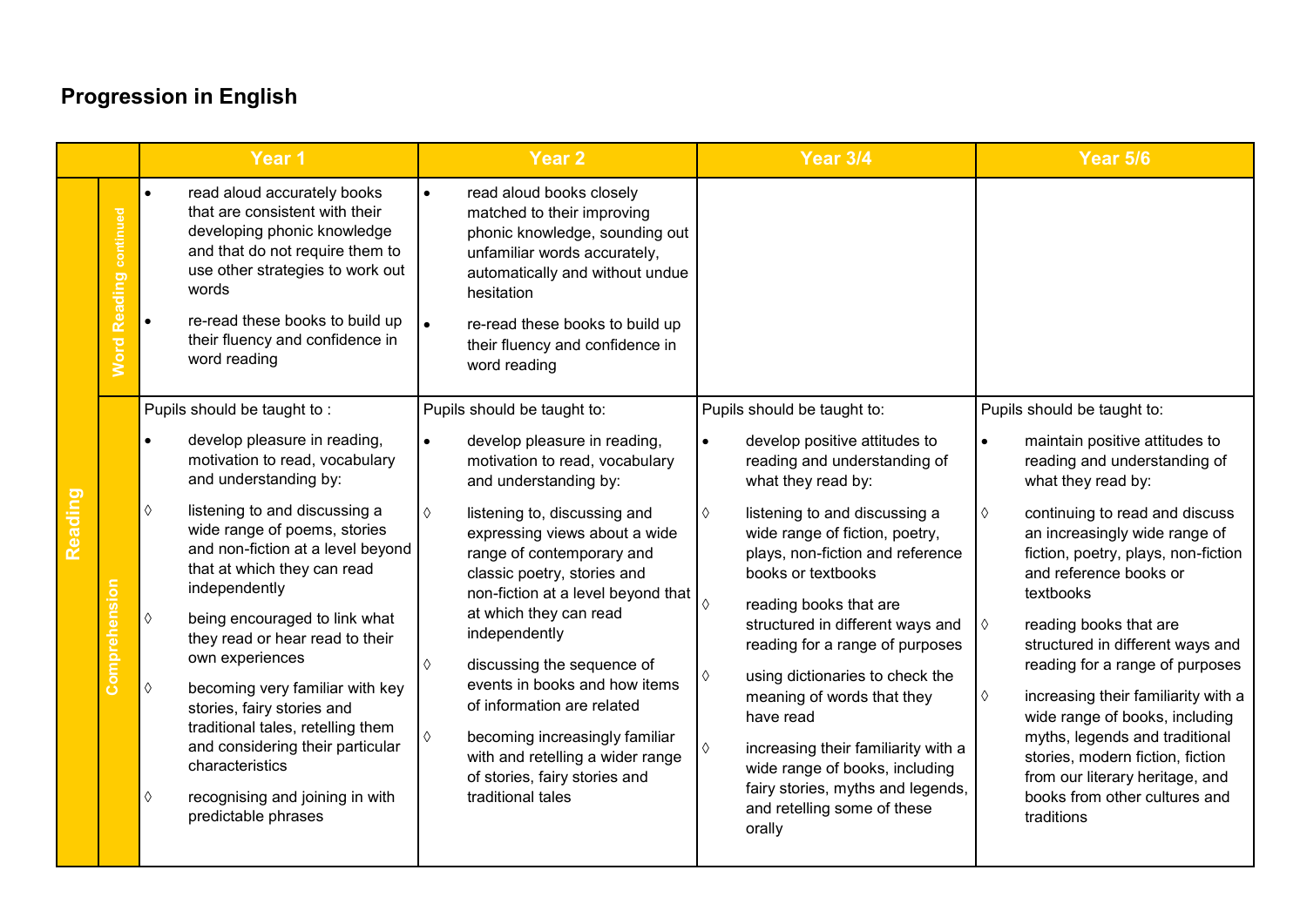|                |               | Year 1                                                                                                                       | Year <sub>2</sub>                                                                                                                  | <b>Year 3/4</b>                                                                                      | <b>Year 5/6</b>                                                                                                                                                  |
|----------------|---------------|------------------------------------------------------------------------------------------------------------------------------|------------------------------------------------------------------------------------------------------------------------------------|------------------------------------------------------------------------------------------------------|------------------------------------------------------------------------------------------------------------------------------------------------------------------|
|                |               | $\Diamond$<br>learning to appreciate rhymes<br>and poems, and to recite some<br>by heart                                     | being introduced to non-fiction<br>♦<br>books that are structured in<br>different ways                                             | identifying themes and<br>$\Diamond$<br>$\Diamond$<br>conventions in a wide range of<br>books        | recommending books that they<br>have read to their peers, giving<br>reasons for their choices                                                                    |
|                |               | discussing word meanings,<br>$\Diamond$<br>linking new meanings to those<br>already known                                    | recognising simple recurring<br>♦<br>literary language in stories and<br>poetry                                                    | preparing poems and play<br>♦<br>♦<br>scripts to read aloud and to<br>perform, showing understanding | identifying and discussing<br>themes and conventions in and<br>across a wide range of writing                                                                    |
|                |               | understand both the books they<br>$\bullet$<br>can already read accurately and                                               | discussing and clarifying the<br>♦<br>meanings of words, linking new<br>meanings to known vocabulary                               | through intonation, tone, volume<br>$\Diamond$<br>and action<br>discussing words and phrases<br>♦    | making comparisons within and<br>across books                                                                                                                    |
|                |               | fluently and those they listen to<br>by:                                                                                     | $\Diamond$<br>discussing their favourite words<br>and phrases                                                                      | that capture the reader's interest<br>and imagination                                                | learning a wider range of poetry<br>by heart                                                                                                                     |
| <b>Reading</b> | continued     | $\Diamond$<br>drawing on what they already<br>know or on background<br>information and vocabulary<br>provided by the teacher | continuing to build up a<br>♦<br>repertoire of poems learnt by<br>heart, appreciating these and<br>reciting some, with appropriate | ♦<br>recognising some different<br>♦<br>forms of poetry (e.g. free verse,<br>narrative poetry)       | preparing poems and plays to<br>read aloud and to perform,<br>showing understanding through<br>intonation, tone and volume so<br>that the meaning is clear to an |
|                | Comprehension | $\Diamond$<br>checking that the text makes<br>sense to them as they read and<br>correcting inaccurate reading                | intonation to make the meaning<br>clear                                                                                            | understand what they read, in<br>books they can read<br>independently, by:                           | audience                                                                                                                                                         |
|                |               | $\Diamond$<br>discussing the significance of<br>the title and events                                                         | understand both the books that<br>they can already read                                                                            | checking that the text makes<br>♦<br>$\Diamond$<br>sense to them, discussing their                   | understand what they read by:<br>checking that the book makes                                                                                                    |
|                |               | making inferences on the basis<br>$\Diamond$<br>of what is being said and done                                               | accurately and fluently and<br>those that they listen to by:                                                                       | understanding and explaining<br>the meaning of words in context                                      | sense to them, discussing their<br>understanding and exploring the<br>meaning of words in context                                                                |
|                |               | ♦<br>predicting what might happen<br>on the basis of what has been<br>read so far                                            | $\Diamond$<br>drawing on what they already<br>know or on background<br>information and vocabulary<br>provided by the teacher       | asking questions to improve<br>$\Diamond$<br>♦<br>their understanding of a text                      | asking questions to improve<br>their understanding                                                                                                               |
|                |               |                                                                                                                              |                                                                                                                                    |                                                                                                      |                                                                                                                                                                  |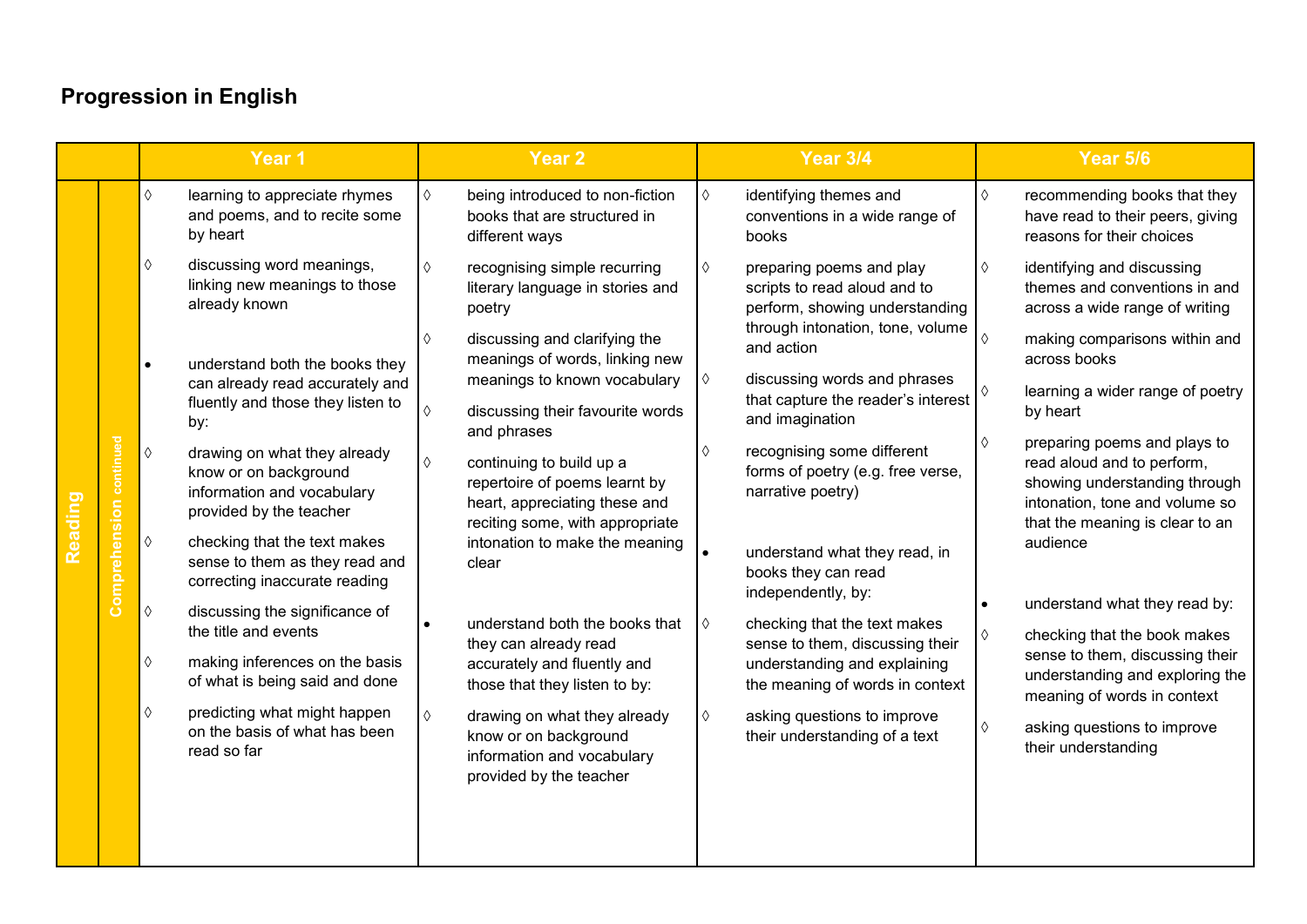| Year <sub>1</sub><br><b>Year 2</b>                                                                                                                                                                                                                                                                                                                                                                                                                                                                                                                                                                                                                                                                                                                                                                                                                                                                                                                                                                           | <b>Year 3/4</b>                                                                                                                                                                                                                                                                                                                                                                                                                                                                                                                                                                                                                       | Year 5/6                                                                                                                                                                                                                                                                                                                                                                                                                                                                                                                                                                                                                                                                                                                                                                 |
|--------------------------------------------------------------------------------------------------------------------------------------------------------------------------------------------------------------------------------------------------------------------------------------------------------------------------------------------------------------------------------------------------------------------------------------------------------------------------------------------------------------------------------------------------------------------------------------------------------------------------------------------------------------------------------------------------------------------------------------------------------------------------------------------------------------------------------------------------------------------------------------------------------------------------------------------------------------------------------------------------------------|---------------------------------------------------------------------------------------------------------------------------------------------------------------------------------------------------------------------------------------------------------------------------------------------------------------------------------------------------------------------------------------------------------------------------------------------------------------------------------------------------------------------------------------------------------------------------------------------------------------------------------------|--------------------------------------------------------------------------------------------------------------------------------------------------------------------------------------------------------------------------------------------------------------------------------------------------------------------------------------------------------------------------------------------------------------------------------------------------------------------------------------------------------------------------------------------------------------------------------------------------------------------------------------------------------------------------------------------------------------------------------------------------------------------------|
| participate in discussion about<br>$\Diamond$<br>$\Diamond$<br>checking that the text makes<br>$\bullet$<br>what is read to them, taking<br>sense to them as they read and<br>turns and listening to what<br>correcting inaccurate reading<br>others say<br>making inferences on the basis<br>♦<br>explain clearly their<br>of what is being said and done<br>$\bullet$<br>understanding of what is read to<br>♦<br>answering and asking questions<br>♦<br>them<br>predicting what might happen<br>♦<br>$\Diamond$<br>on the basis of what has been<br>read so far<br>♦<br>continued<br>participate in discussion about<br>books, poems and other works<br>that are read to them and those<br>Reading<br>Comprehension<br>that they can read for<br>themselves, taking turns and<br>$\bullet$<br>listening to what others say<br>explain and discuss their<br>$\bullet$<br>understanding of books, poems<br>and other material, both those<br>that they listen to and those that<br>they read for themselves | drawing inferences such as<br>inferring characters' feelings,<br>thoughts and motives from their<br>actions, and justifying<br>inferences with evidence<br>predicting what might happen<br>from details stated and implied<br>identifying main ideas drawn<br>from more than one paragraph<br>and summarising these<br>identifying how language,<br>structure, and presentation<br>contribute to meaning<br>retrieve and record information<br>from non-fiction<br>participate in discussion about<br>both books that are read to<br>them and those they can read<br>for themselves, taking turns and<br>listening to what others say | $\Diamond$<br>drawing inferences such as<br>inferring characters' feelings,<br>thoughts and motives from their<br>actions, and justifying<br>inferences with evidence<br>predicting what might happen<br>♦<br>from details stated and implied<br>$\Diamond$<br>summarising the main ideas<br>drawn from more than one<br>paragraph, identifying key<br>details that support the main<br>ideas<br>identifying how language,<br>♦<br>structure and presentation<br>contribute to meaning<br>discuss and evaluate how<br>authors use language, including<br>figurative language, considering<br>the impact on the reader<br>distinguish between statements<br>$\bullet$<br>of fact and opinion<br>retrieve, record and present<br>$\bullet$<br>information from non-fiction |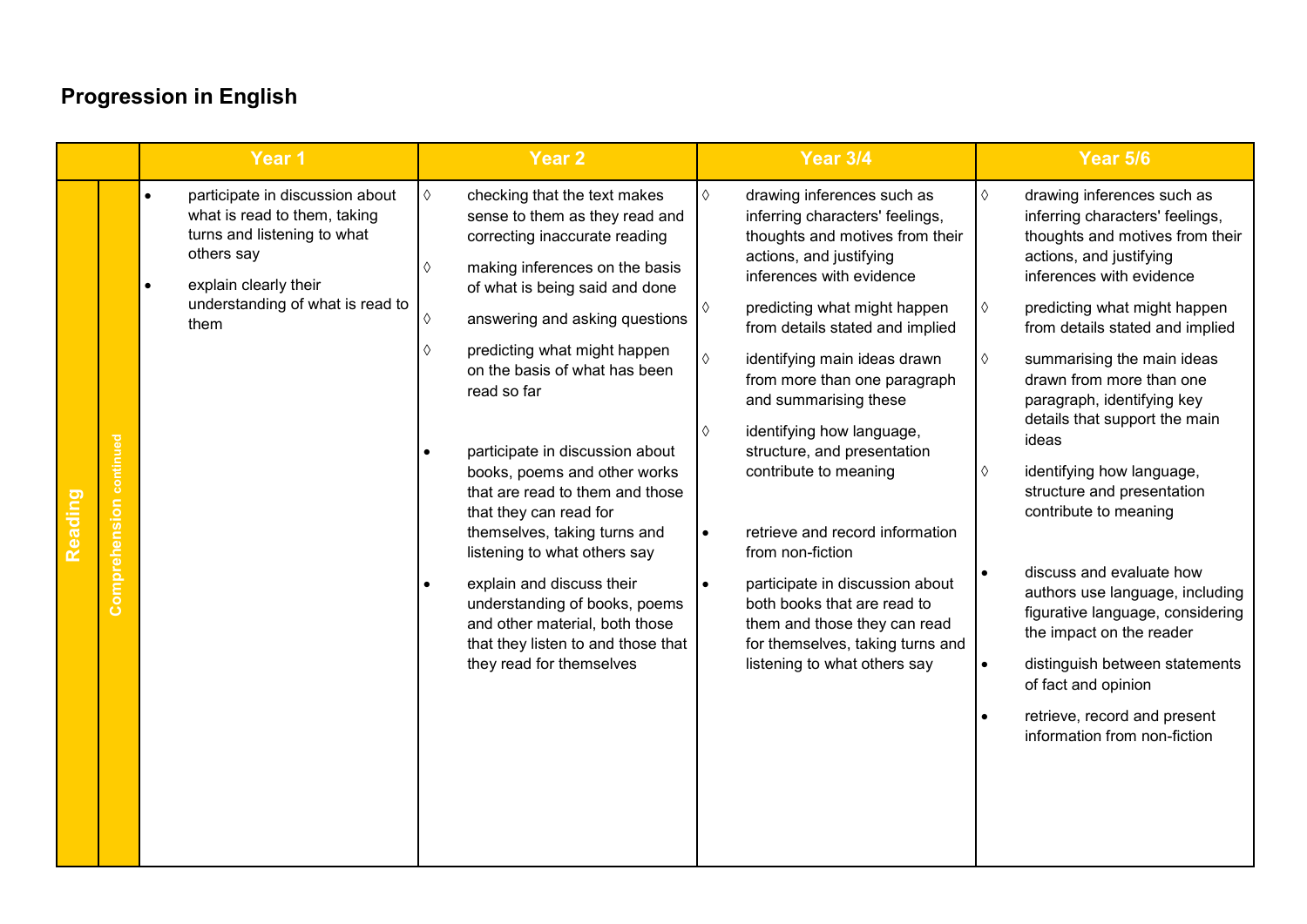|                |                         | Year 1                                                                                                                                                                                                                       | Year <sub>2</sub>                                                                                                                                                                                              | <b>Year 3/4</b>                                                                                                                                                                                                                                                                                   | Year 5/6                                                                                                                                                                                                                                                                                                                                                                                                                                                      |
|----------------|-------------------------|------------------------------------------------------------------------------------------------------------------------------------------------------------------------------------------------------------------------------|----------------------------------------------------------------------------------------------------------------------------------------------------------------------------------------------------------------|---------------------------------------------------------------------------------------------------------------------------------------------------------------------------------------------------------------------------------------------------------------------------------------------------|---------------------------------------------------------------------------------------------------------------------------------------------------------------------------------------------------------------------------------------------------------------------------------------------------------------------------------------------------------------------------------------------------------------------------------------------------------------|
| <b>Reading</b> | Comprehension continued |                                                                                                                                                                                                                              |                                                                                                                                                                                                                |                                                                                                                                                                                                                                                                                                   | participate in discussions about<br>books that are read to them and<br>those they can read for<br>themselves, building on their<br>own and others' ideas and<br>challenging views courteously<br>explain and discuss their<br>understanding of what they<br>have read, including through<br>formal presentations and<br>debates, maintaining a focus on<br>the topic and using notes where<br>necessary<br>provide reasoned justifications<br>for their views |
|                | Transcription           | Spelling (see English Appendix 1)<br>Pupils should be taught to:<br>spell:<br>$\Diamond$<br>words containing each of the<br>40+ phonemes already taught<br>♦<br>common exception words<br>$\Diamond$<br>the days of the week | Spelling (see English Appendix 1)<br>Pupils should be taught to:<br>spell by:<br>$\bullet$<br>♦<br>segmenting spoken words into<br>phonemes and representing<br>these by graphemes, spelling<br>many correctly | Spelling (see English Appendix 1)<br>Pupils should be taught to:<br>use further prefixes and suffixes<br>$\bullet$<br>and understand how to add<br>them (English Appendix 1)<br>spell further homophones<br>$\bullet$<br>spell words that are often<br>$\bullet$<br>misspelt (English Appendix 1) | Spelling (see English Appendix 1)<br>Pupils should be taught to:<br>use further prefixes and suffixes<br>$\bullet$<br>and understand the guidance<br>for adding them<br>spell some words with 'silent'<br>$\bullet$<br>letters, e.g. knight, psalm,<br>solemn<br>continue to distinguish between<br>$\bullet$<br>homophones and other words<br>which are often confused                                                                                       |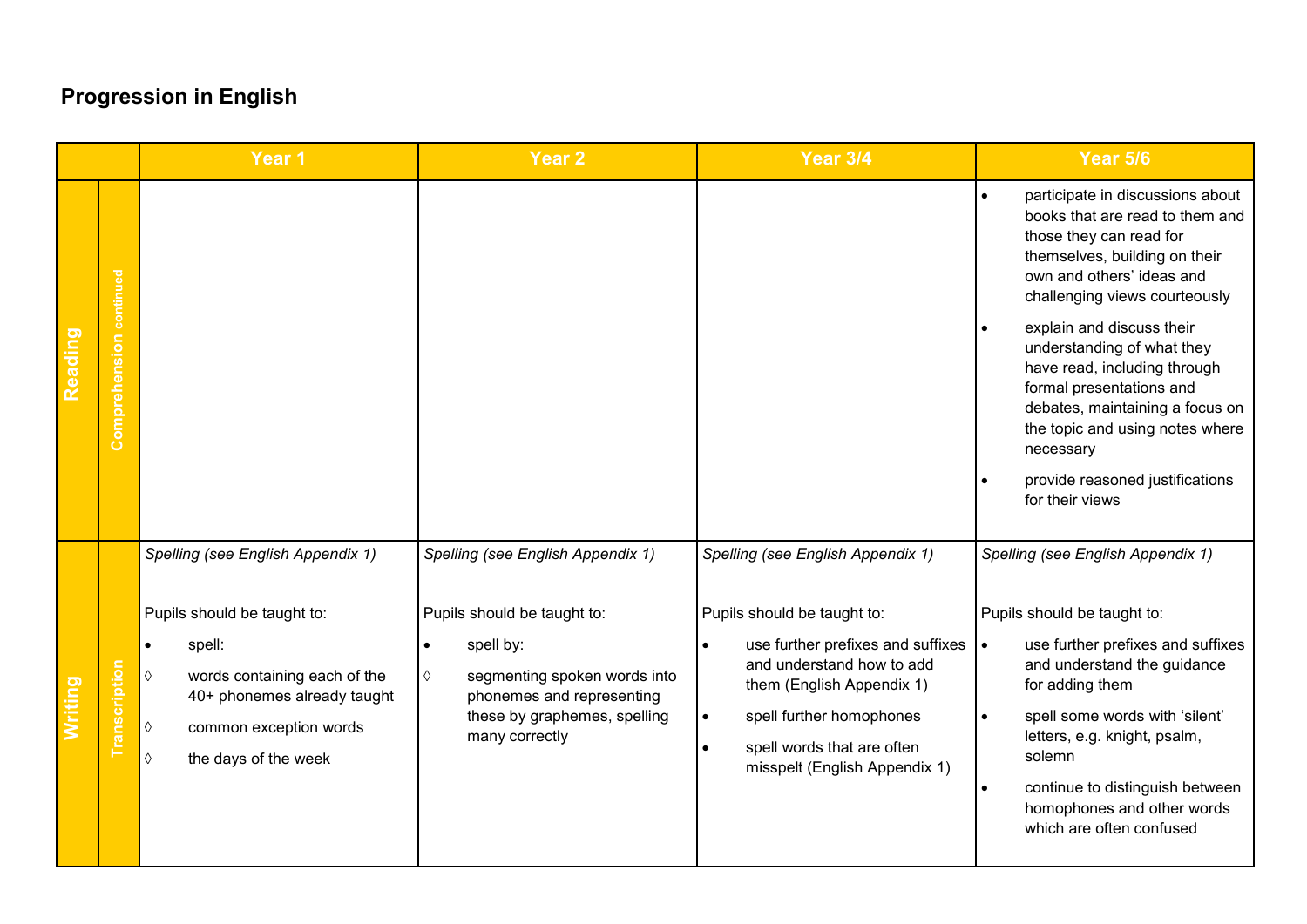|                            | Year 1                                                                                                                                                                                                                                                                                                                                                                                                                                                                                                                                                                                                                                                                                                                                                                                                                                                                                                        | <b>Year 2</b>                                                                                                                                                                                                                                                                                                                                                                                                                                                                                                                                                                                                                                                                                                                                                                                                               | <b>Year 3/4</b>                                                                                                                                                                                                                                                                                                                                                                                                                                 | <b>Year 5/6</b>                                                                                                                                                                                                                                                                                                                                                                                                                 |
|----------------------------|---------------------------------------------------------------------------------------------------------------------------------------------------------------------------------------------------------------------------------------------------------------------------------------------------------------------------------------------------------------------------------------------------------------------------------------------------------------------------------------------------------------------------------------------------------------------------------------------------------------------------------------------------------------------------------------------------------------------------------------------------------------------------------------------------------------------------------------------------------------------------------------------------------------|-----------------------------------------------------------------------------------------------------------------------------------------------------------------------------------------------------------------------------------------------------------------------------------------------------------------------------------------------------------------------------------------------------------------------------------------------------------------------------------------------------------------------------------------------------------------------------------------------------------------------------------------------------------------------------------------------------------------------------------------------------------------------------------------------------------------------------|-------------------------------------------------------------------------------------------------------------------------------------------------------------------------------------------------------------------------------------------------------------------------------------------------------------------------------------------------------------------------------------------------------------------------------------------------|---------------------------------------------------------------------------------------------------------------------------------------------------------------------------------------------------------------------------------------------------------------------------------------------------------------------------------------------------------------------------------------------------------------------------------|
| continued<br>Transcription | Pupils should be taught to:<br>name the letters of the alphabet:<br>$\bullet$<br>naming the letters of the<br>$\Diamond$<br>alphabet in order<br>$\Diamond$<br>using letter names to distinguish<br>between alternative spellings of<br>the same sound<br>add prefixes and suffixes:<br>$\bullet$<br>$\Diamond$<br>using the spelling rule for adding $\sqrt{6}$<br>-s or -es as the plural marker<br>for nouns and the third person<br>singular marker for verbs<br>using the prefix un-<br>$\Diamond$<br>$\Diamond$<br>using -ing, -ed, -er and -est<br>where no change is needed in<br>the spelling of root words<br>(e.g. helping, helped, helper)<br>apply simple spelling rules and<br>$\bullet$<br>guidelines, as listed in English<br>Appendix 1<br>write from memory simple<br>sentences dictated by the<br>teacher that include words using<br>the GPCs and common<br>exception words taught so far | $\Diamond$<br>learning new ways of spelling<br>phonemes for which one or<br>more spellings are already<br>known, and learn some words<br>with each spelling, including a<br>few common homophones<br>learning to spell common<br>$\Diamond$<br>exception words<br>learning to spell more words<br>♦<br>with contracted forms<br>learning the possessive<br>apostrophe (singular)<br>[for example, the girl's book]<br>distinguishing between<br>♦<br>homophones and<br>near-homophones<br>add suffixes to spell longer<br>words, e.g. -ment, -ness, -ful,<br>$-$ less, $-$ ly<br>apply spelling rules and<br>$\bullet$<br>guidelines, listed in Appendix 1<br>write from memory simple<br>sentences dictated by the<br>teacher that include words using<br>GPCs, common exception<br>words and punctuation taught<br>so far | place the possessive<br>$\bullet$<br>apostrophe accurately in words<br>with regular plurals [for<br>example, girls', boys'] and in<br>words with irregular plurals [for<br>example, children's]<br>use the first two or three letters<br>$\bullet$<br>of a word to check its spelling in<br>a dictionary<br>write from memory simple<br>$\bullet$<br>sentences, dictated by the<br>teacher, that include words and<br>punctuation taught so far | use knowledge of morphology<br>$\bullet$<br>and etymology in spelling and<br>understand that the spelling of<br>some words needs to be learnt<br>specifically, as listed in English<br>Appendix 1<br>use dictionaries to check the<br>I۰<br>spelling and meaning of words<br>use the first three or four letters<br>$\bullet$<br>of a word to check spelling,<br>meaning or both of these in a<br>dictionary<br>use a thesaurus |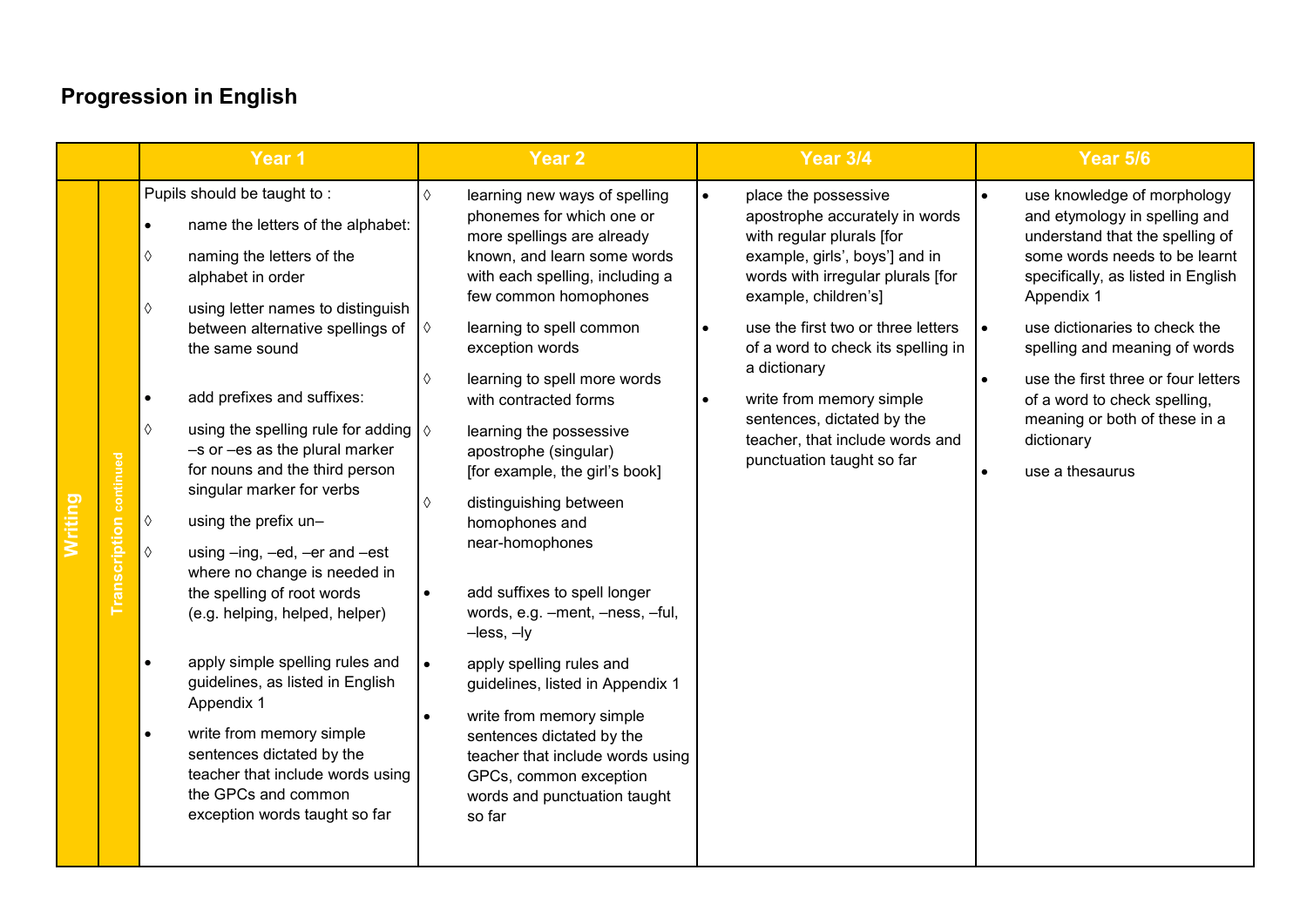|         |                    | Year <sub>1</sub>                                                                                                                                                                                                                                                                                                                                                                                                           | <b>Year 2</b>                                                                                                                                                                                                                                                                                                                                                                                                                                                                                         | <b>Year 3/4</b>                                                                                                                                                                                                                                                                                                                                                                                                                                                                              | Year 5/6                                                                                                                                                                                                                                                                                                                |
|---------|--------------------|-----------------------------------------------------------------------------------------------------------------------------------------------------------------------------------------------------------------------------------------------------------------------------------------------------------------------------------------------------------------------------------------------------------------------------|-------------------------------------------------------------------------------------------------------------------------------------------------------------------------------------------------------------------------------------------------------------------------------------------------------------------------------------------------------------------------------------------------------------------------------------------------------------------------------------------------------|----------------------------------------------------------------------------------------------------------------------------------------------------------------------------------------------------------------------------------------------------------------------------------------------------------------------------------------------------------------------------------------------------------------------------------------------------------------------------------------------|-------------------------------------------------------------------------------------------------------------------------------------------------------------------------------------------------------------------------------------------------------------------------------------------------------------------------|
| Writing | <b>Handwriting</b> | sit correctly at a table, holding a<br>$\bullet$<br>pencil comfortably and correctly<br>begin to form lower-case letters<br>in the correct direction, starting<br>and finishing in the right place<br>form capital letters<br>$\bullet$<br>form digits 0-9<br>$\bullet$<br>understand which letters belong<br>to which handwriting<br>'families' (i.e. letters that are<br>formed in similar ways) and to<br>practise these | form lower-case letters of the<br>$\bullet$<br>correct size relative to one<br>another<br>start using some of the diagonal<br>$\bullet$<br>and horizontal strokes needed<br>to join letters and understand<br>which letters, when adjacent to<br>one another, are best left<br>unjoined<br>write capital letters and digits of<br>the correct size, orientation and<br>relationship to one another and<br>to lower case letters<br>use spacing between words that<br>reflects the size of the letters | use the diagonal and horizontal<br>$\bullet$<br>strokes that are needed to join<br>letters and understand which<br>letters, when adjacent to one<br>another, are best left unjoined<br>increase the legibility,<br>$\bullet$<br>consistency and quality of their<br>handwriting, e.g. by ensuring<br>that the downstrokes of letters<br>are parallel and equidistant; that<br>lines of writing are spaced<br>sufficiently so that the<br>ascenders and descenders of<br>letters do not touch | write legibly, fluently and with<br>$\bullet$<br>increasing speed by:<br>♦<br>choosing which shape of a letter<br>to use when given choices and<br>deciding, as part of their<br>personal style, whether or not to<br>join specific letters<br>choosing the writing implement<br>♦<br>that is best suited for a task    |
|         | Composition        | Pupils should be taught to:<br>write sentences by:<br>saying out loud what they are<br>♦<br>going to write about<br>$\Diamond$<br>composing a sentence orally<br>before writing it<br>$\Diamond$<br>sequencing sentences to form<br>short narratives<br>$\Diamond$<br>re-reading what they have<br>written to check that it makes<br>sense                                                                                  | Pupils should be taught to:<br>develop positive attitudes<br>towards and stamina for writing<br>by:<br>writing narratives about<br>♦<br>personal experiences and those<br>of others (real and fictional)<br>$\Diamond$<br>writing about real events<br>writing poetry<br>♦<br>writing for different purposes<br>♦                                                                                                                                                                                     | Pupils should be taught to:<br>plan their writing by:<br>$\bullet$<br>$\Diamond$<br>discussing writing similar to that $\Diamond$<br>which they are planning to write<br>in order to understand and learn<br>from its structure, vocabulary<br>and grammar<br>discussing and recording ideas<br>$\Diamond$                                                                                                                                                                                   | Pupils should be taught to:<br>plan their writing by:<br>identifying the audience for and<br>purpose of the writing, selecting<br>the appropriate form and using<br>other similar writing as models<br>for their own<br>noting and developing initial<br>♦<br>ideas, drawing on reading and<br>research where necessary |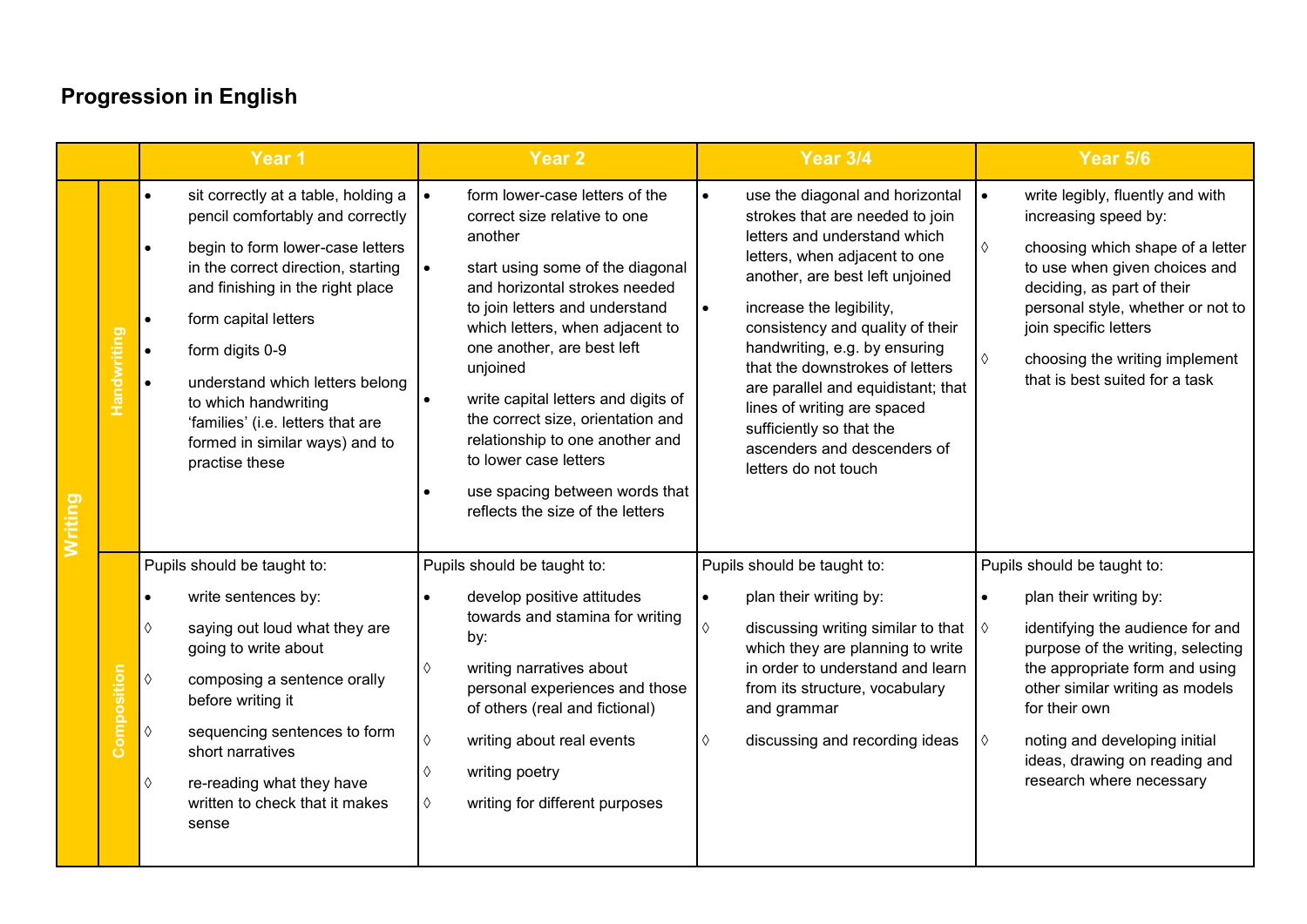|                              | Year <sub>1</sub>                                                                                                                                                                        | Year <sub>2</sub>                                                                                                                                                                                                                                                                                                                                                                                                                                                                                                                                                                                                                                                                                                                                                                                                                                                                                                     | <b>Year 3/4</b>                                                                                                                                                                                                                                                                                                                                                                                                                                                                                                                                                                                                                                                                                                                                                                                                      | <b>Year 5/6</b>                                                                                                                                                                                                                                                                                                                                                                                                                                                                                                                                                                                                                                                                                                                                                           |
|------------------------------|------------------------------------------------------------------------------------------------------------------------------------------------------------------------------------------|-----------------------------------------------------------------------------------------------------------------------------------------------------------------------------------------------------------------------------------------------------------------------------------------------------------------------------------------------------------------------------------------------------------------------------------------------------------------------------------------------------------------------------------------------------------------------------------------------------------------------------------------------------------------------------------------------------------------------------------------------------------------------------------------------------------------------------------------------------------------------------------------------------------------------|----------------------------------------------------------------------------------------------------------------------------------------------------------------------------------------------------------------------------------------------------------------------------------------------------------------------------------------------------------------------------------------------------------------------------------------------------------------------------------------------------------------------------------------------------------------------------------------------------------------------------------------------------------------------------------------------------------------------------------------------------------------------------------------------------------------------|---------------------------------------------------------------------------------------------------------------------------------------------------------------------------------------------------------------------------------------------------------------------------------------------------------------------------------------------------------------------------------------------------------------------------------------------------------------------------------------------------------------------------------------------------------------------------------------------------------------------------------------------------------------------------------------------------------------------------------------------------------------------------|
| <b>Composition</b> continued | discuss what they have written<br>$\bullet$<br>with the teacher or other pupils<br>read aloud their writing clearly<br>$\bullet$<br>enough to be heard by their<br>peers and the teacher | consider what they are going to<br>$\bullet$<br>write before beginning by:<br>planning or saying out loud what<br>♦<br>they are going to write about<br>writing down ideas and/or key<br>♦<br>words, including new vocabulary<br>encapsulating what they want to<br>♦<br>say, sentence by sentence<br>make simple additions, revisions<br>$\bullet$<br>and corrections to their own<br>writing by:<br>evaluating their writing with the<br>♦<br>teacher and other pupils<br>re-reading to check that their<br>♦<br>writing makes sense and that<br>verbs to indicate time are used<br>correctly and consistently,<br>including verbs in the<br>continuous form<br>proof-reading to check for errors<br>♦<br>in spelling, grammar and<br>punctuation (e.g. ends of<br>sentences punctuated correctly)<br>read aloud what they have<br>$\bullet$<br>written with appropriate<br>intonation to make the meaning<br>clear | draft and write by:<br>$\bullet$<br>$\Diamond$<br>composing and rehearsing<br>sentences orally (including<br>dialogue), progressively building<br>a varied and rich vocabulary<br>and an increasing range of<br>sentence structures (See<br>English Appendix 2)<br>$\Diamond$<br>organising paragraphs around a<br>theme<br>$\Diamond$<br>in narratives, creating settings,<br>characters and plot<br>in non-narrative material, using<br>♦<br>simple organisational devices<br>(for examples headings and<br>sub-headings)<br>evaluate and edit by:<br>$\bullet$<br>assessing the effectiveness of<br>♦<br>their own and others' writing and<br>suggesting improvements<br>♦<br>proposing changes to grammar<br>and vocabulary to improve<br>consistency, including the<br>accurate use of pronouns in<br>sentences | in writing narratives, considering<br>$\Diamond$<br>how authors have developed<br>characters and settings in what<br>they have read, listened to or<br>seen performed<br>draft and write by:<br>selecting appropriate grammar<br>and vocabulary, understanding<br>how such choices can change<br>and enhance meaning<br>♦<br>in narratives, describing<br>settings, characters and<br>atmosphere and integrating<br>dialogue to convey character<br>and advance the action<br>précising longer passages<br>♦<br>using a wide range of devices to<br>♦<br>build cohesion within and<br>across paragraphs<br>using further organisational and<br>♦<br>presentational devices to<br>structure text and to guide the<br>reader (e.g. headings, bullet<br>points, underlining) |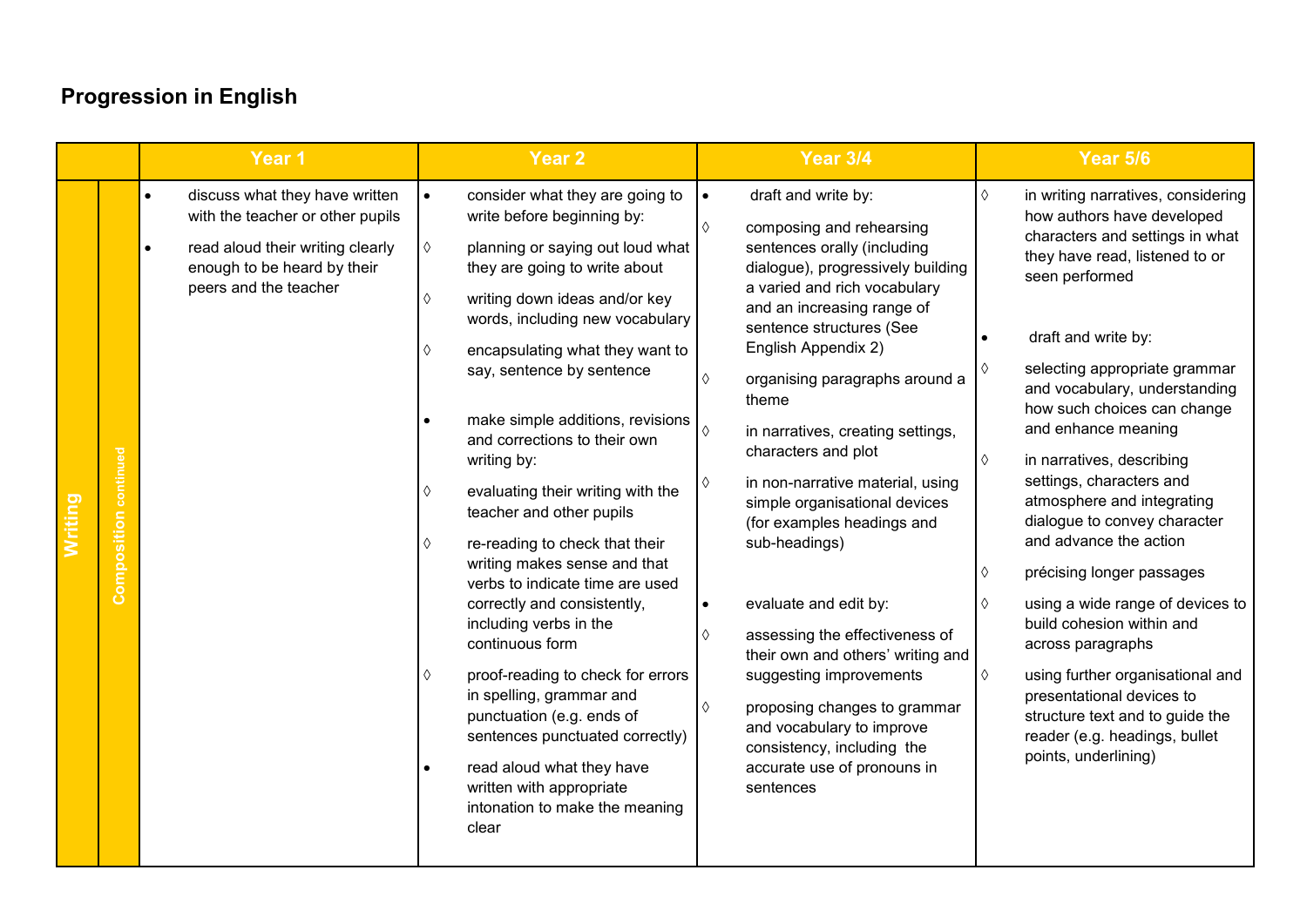|                                                | Year 1 | Year <sub>2</sub> | <b>Year 3/4</b>                                                                                                                                                                                                                                       | <b>Year 5/6</b>                                                                                                                                                                                                                                                                                                                                                                                                                                                                                                                                                                                                                                                                                                                        |
|------------------------------------------------|--------|-------------------|-------------------------------------------------------------------------------------------------------------------------------------------------------------------------------------------------------------------------------------------------------|----------------------------------------------------------------------------------------------------------------------------------------------------------------------------------------------------------------------------------------------------------------------------------------------------------------------------------------------------------------------------------------------------------------------------------------------------------------------------------------------------------------------------------------------------------------------------------------------------------------------------------------------------------------------------------------------------------------------------------------|
| <b>Composition</b> continued<br><b>Writing</b> |        |                   | proof-read for spelling and<br>$\bullet$<br>punctuation errors<br>read aloud their own writing, to<br>$\bullet$<br>a group or the whole class,<br>using appropriate intonation and<br>controlling the tone and volume<br>so that the meaning is clear | evaluate and edit by:<br>$\bullet$<br>$\Diamond$<br>assessing the effectiveness of<br>their own and others' writing<br>proposing changes to<br>♦<br>vocabulary, grammar and<br>punctuation to enhance effects<br>and clarify meaning<br>ensuring the consistent and<br>♦<br>correct use of tense throughout<br>a piece of writing<br>ensuring correct subject and<br>♦<br>verb agreement when using<br>singular and plural,<br>distinguishing between the<br>language of speech and writing<br>and choosing the appropriate<br>register<br>proof-read for spelling and<br>$\bullet$<br>punctuation errors<br>perform their own compositions,<br>♦<br>using appropriate intonation,<br>volume, and movement so that<br>meaning is clear |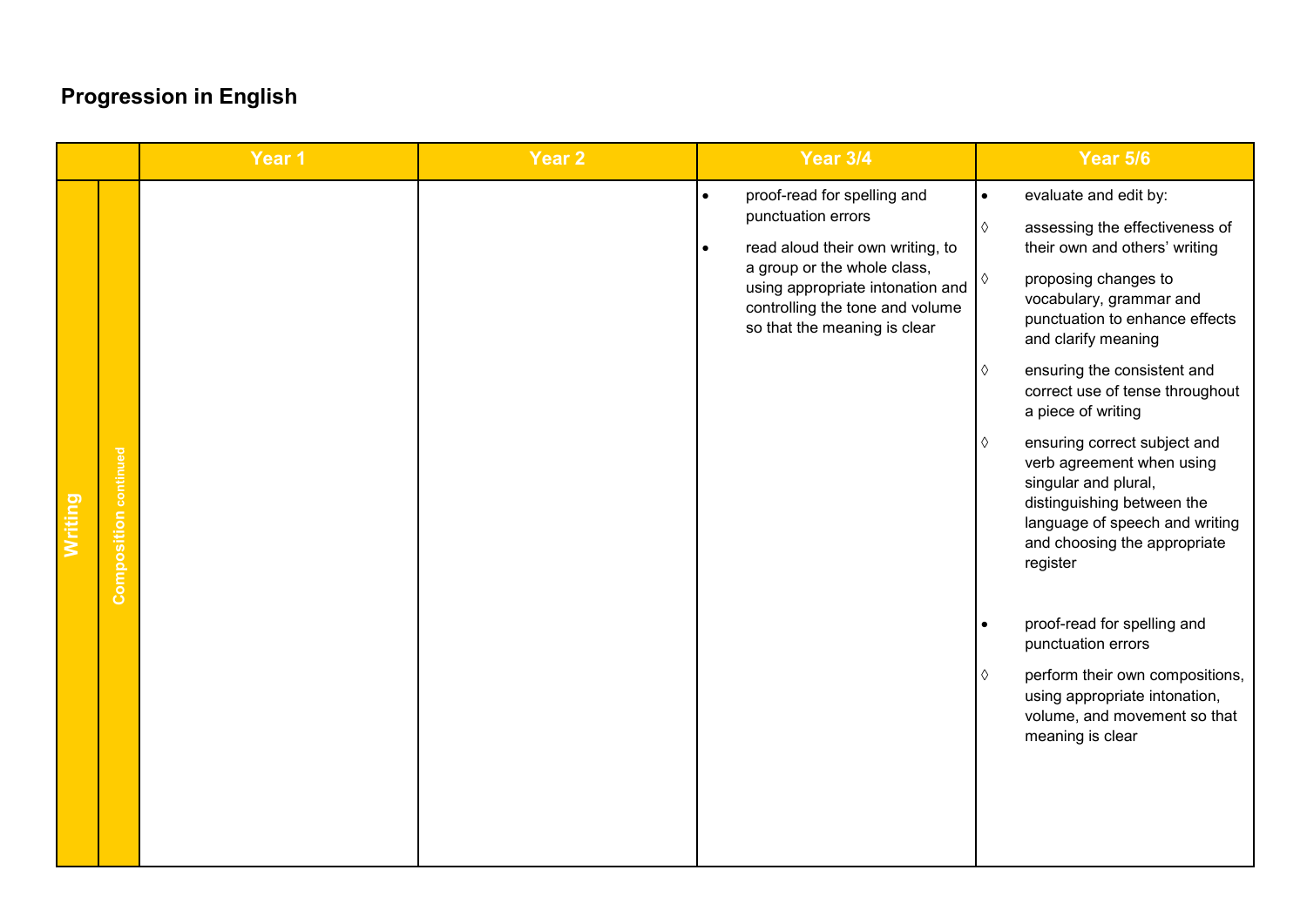| VG&P (see English Appendix 2)<br>VP&G (see English Appendix 2)<br>VP&G (see English Appendix 2)<br>Pupils should be taught to:<br>Pupils should be taught to:<br>Pupils should be taught to:<br>develop their understanding of<br>develop their understanding of<br>develop their understanding of<br>$\bullet$<br>$\bullet$<br>$\bullet$<br>the concepts set out in English<br>the concepts set out in English<br>the concepts set out in English                                                                                                                                                                                                                                                                                                                                                                                                                                                                                                                                                                                                                                                                                                                                                                                                                                                                                                                                                                                                                                                                                                                                                                                                                                                                                                                                                                                                                                                                                      | VP&G (see English Appendix 2)                                                                                                                                                                                                                                                                                                                                                                                                                                                                                                                                                                                                                                                                                                                                                      |
|-----------------------------------------------------------------------------------------------------------------------------------------------------------------------------------------------------------------------------------------------------------------------------------------------------------------------------------------------------------------------------------------------------------------------------------------------------------------------------------------------------------------------------------------------------------------------------------------------------------------------------------------------------------------------------------------------------------------------------------------------------------------------------------------------------------------------------------------------------------------------------------------------------------------------------------------------------------------------------------------------------------------------------------------------------------------------------------------------------------------------------------------------------------------------------------------------------------------------------------------------------------------------------------------------------------------------------------------------------------------------------------------------------------------------------------------------------------------------------------------------------------------------------------------------------------------------------------------------------------------------------------------------------------------------------------------------------------------------------------------------------------------------------------------------------------------------------------------------------------------------------------------------------------------------------------------|------------------------------------------------------------------------------------------------------------------------------------------------------------------------------------------------------------------------------------------------------------------------------------------------------------------------------------------------------------------------------------------------------------------------------------------------------------------------------------------------------------------------------------------------------------------------------------------------------------------------------------------------------------------------------------------------------------------------------------------------------------------------------------|
|                                                                                                                                                                                                                                                                                                                                                                                                                                                                                                                                                                                                                                                                                                                                                                                                                                                                                                                                                                                                                                                                                                                                                                                                                                                                                                                                                                                                                                                                                                                                                                                                                                                                                                                                                                                                                                                                                                                                         |                                                                                                                                                                                                                                                                                                                                                                                                                                                                                                                                                                                                                                                                                                                                                                                    |
| Appendix 2 by:<br>Appendix 2 by:<br>Appendix 2 by:<br>learning how to use both familiar $\Diamond$<br>$\Diamond$<br>leaving spaces between words<br>extending the range of<br>♦<br>♦<br>sentences with more than one<br>and new punctuation correctly<br>$\Diamond$<br>joining words and joining<br>Punctuation<br>(see English Appendix 2),<br>clause by using a wider range of<br>clauses using and<br>including full stops, capital<br>conjunctions, e.g. when, if,<br>letters, exclamation marks,<br>because, although<br>$\Diamond$<br>beginning to punctuate<br>$\Diamond$<br>question marks, commas for<br>sentences using a capital letter<br>using the present perfect form of<br>♦<br>lists and apostrophes for<br>and a full stop, question mark or<br>and<br>verbs to mark relationships of<br>sentence<br>contracted forms and the<br>exclamation mark<br>time and cause<br>Grammar<br>possessive (singular)<br>$\Diamond$<br>$\Diamond$<br>using a capital letter for names<br>choosing nouns or pronouns<br>♦<br>of people, places, the days of<br>appropriately for clarity and<br>the week, and the personal<br>learning how to use:<br>cohesion and to avoid repetition<br>Vocabulary,<br>$\Diamond$<br>pronoun 'l'<br>sentences with different forms:<br>♦<br>♦<br>using conjunctions, adverbs and<br>$\Diamond$<br>learning the grammar for year 1<br>statement, question,<br>prepositions to express time and<br>in English Appendix 2<br>exclamation, command<br>cause<br>$\Diamond$<br>expanded noun phrases to<br>♦<br>♦<br>using fronted adverbials<br>describe and specify, e.g. the<br>use the grammatical<br>$\bullet$<br>$\Diamond$<br>learning the grammar for years<br>♦<br>blue butterfly<br>terminology in English Appendix<br>3 and 4 in English Appendix 2<br>2 in discussing their writing<br>the present and past tenses<br>♦<br>correctly and consistently<br>including the progressive form<br>♦ | Pupils should be taught to:<br>develop their understanding of<br>the concepts set out in English<br>Appendix 2 by:<br>recognising vocabulary and<br>structures that are appropriate<br>for formal speech and writing,<br>including subjunctive forms<br>using passive verbs to affect the<br>presentation of information in a<br>using the perfect form of verbs<br>to mark relationships of time<br>and cause<br>using expanded noun phrases<br>to convey complicated<br>information concisely<br>using modal verbs or adverbs to<br>indicate degrees of possibility<br>using relative clauses beginning<br>with who, which, where, when,<br>whose, that or with an implied<br>(i.e. omitted) relative pronoun<br>learning the grammar for years<br>5 and 6 in English Appendix 2 |